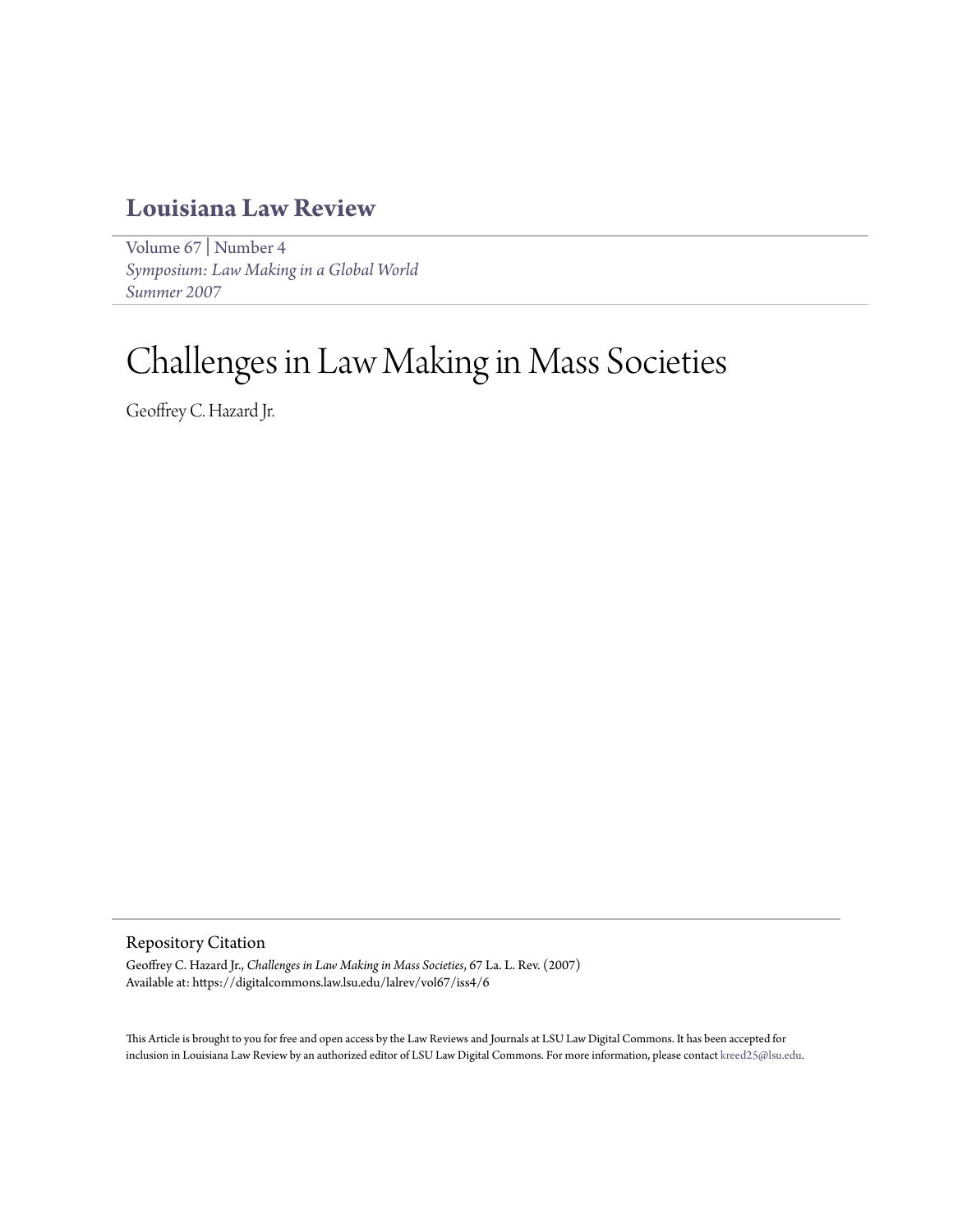### **Challenges in Law Making in Mass Societies**

*Geoffrey C. Hazard, Jr.* **\***

#### **INTRODUCTION**

The setting for law making today and tomorrow is the mass society, or, more precisely, an evolving set of mass societies.

#### **I.** THE **MASS SOCIETIES**

The largest of the mass societies of course are China and India, each with a billion members.' Also very large are Europe and the United States. Europe is a multinational system having about **730** million in population (depending on which countries are  $\text{inded}$ ),  $\frac{2}{3}$  and has been interpreted as a federal system, actual or emergent.<sup>3</sup> The United States is a federal system having upward of **300** million in population. Other very large national systems include Brazil, Indonesia, Japan, Mexico, and Russia.<sup>4</sup> Large multinational regions having substantial transborder legal relationships include some of these national systems, such as the **NAFTA** countries (Canada, Mexico, and the United States); Mercosur in Ibero-America (Argentina, Brazil, Paraguay, and Uroguay); those in the Western Pacific interconnected with China and Indonesia (South Korea, Taiwan, Singapore, and Australia);<sup>5</sup> and the actual or potential relationships in Africa and in the Middle 6 East.<sup>6</sup>

**1.** Gilles Pison, *The Population of the World (2005),* 414 **POPULATION &** SOCIETIES 1 (2005).

*2. See id.* at 3-4.

*3. See generally* John Pinder, THE **BUILDING** OF THE **EUROPEAN** UNION 3- 26 (3d ed. 1998).

*4. See* Pison, *supra* note 1.

*5. See, e.g.,* Raj Bhala & Kevin Kennedy, *Regional Trade Obligations §* 2, *in* WORLD TRADE LAW: THE GATT-WTO SYSTEM, **REGIONAL ARRANGEMENTS, AND** U.S. LAW (1998).

*6. See, e.g.,* John H. Donboli & Farnaz Kashefi, *Doing Business in the Middle East: A Primer For US. Companies,* 38 **CORNELL INT'L** L.J. 413 (2005); Ryan McCormick, *The African Growth and Opportunity Act: The Perils of Pursuing African Development Through US. Trade Law,* 41 TEX. INT'L L.J. 339 (2006).

Copyright **2007, by** LOUISIANA LAW **REVIEW.**

**<sup>•</sup>** Distinguished Professor of Law, Hastings College of the Law, University of California; Trustee Professor of Law, University of Pennsylvania. **I** express deepest thanks to Charles Marcus of the Library, Hastings College of the Law, for providing the sources cited herein.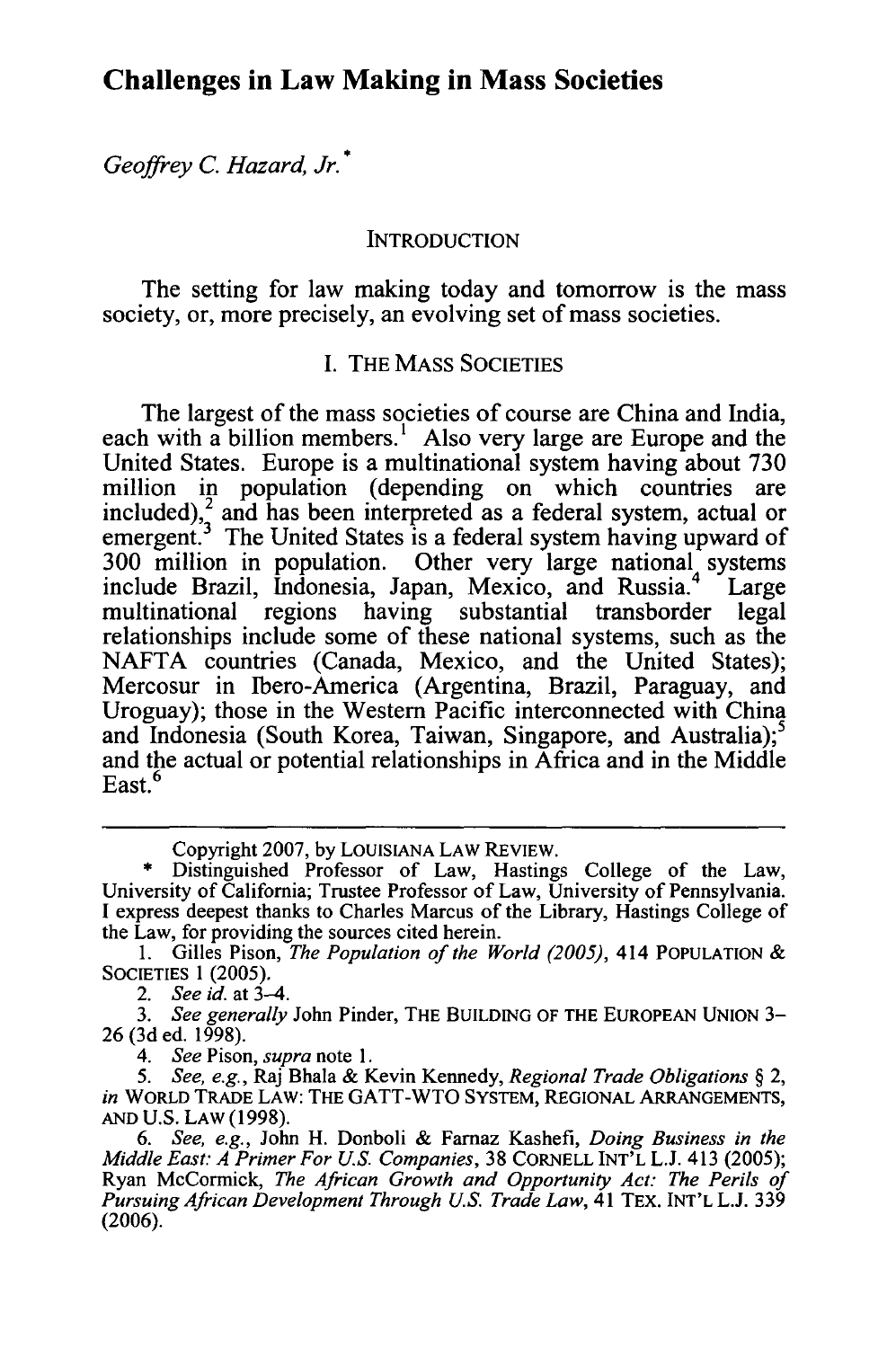The extent to which the law making function addresses transborder relationships depends partly on geographical proximity and partly on the condition of underlying political and economic relationships. Geographical proximity is an important determinant in the movement of ordinary individuals, for example, laborers, and in commerce in ordinary goods, such as food stuffs.<sup>7</sup> At the same time, political and economic relationships can facilitate, reduce, or nullify the potential for transborder relationships between countries near and far.<sup>8</sup> Consider, for example, the transaction-facilitating relationships within the European Union and between Canada and the United States, compared with the strained relationships between Israel and Palestine, or Pakistan and India, or Cuba and the United States.

These geopolitical relationships between different communities are various and of course subject to continual changes. The complicated relationships between Israel and Egypt or between China and Taiwan are illustrative.

It is a common feature of most of these transborder relationships that they include a large national system, such as China in Asia, France and Germany in Europe, and the United States in the Western Hemisphere. Of course, these national systems are themselves of various size and political and legal complexity. France, for example, is relatively homogenous, while the United States has quite visible internal regional differences, suggested by the demarcation between the "red" and "blue" states in recent elections. However, whether relatively homogenous or internally diverse, the societies in these national regimes are mass societies whose legal systems must be adapted accordingly. Further dimensions of "scale" are confronted where national regimes coalesce in transnational arrangements such as the European Union or NAFTA: National mass communities become international mass communities.

#### II. THE POLITICAL REGIME OF MASS SOCIETY

For simplicity of analysis, we can suppose that the model political unit in today's world is a system with 100 million in population. This is much smaller than China, and considerably

*<sup>7.</sup> See, e.g.,* Paul Krugman, GEOGRAPHY AND TRADE (1991).

<sup>8.</sup> Paul Krugman, *The Move Toward Free Trade Zones,* 76 ECON. REV.-FED. RES. BANK KANSAS CITY 5 (1991).

<sup>9.</sup> John Whalley, *Why Do Countries Seek Regional Trade Agreements?, in* THE REGIONALIZATION OF THE WORLD ECONOMY 63, 63-82 (Jeffrey A. Frankel ed., 1998).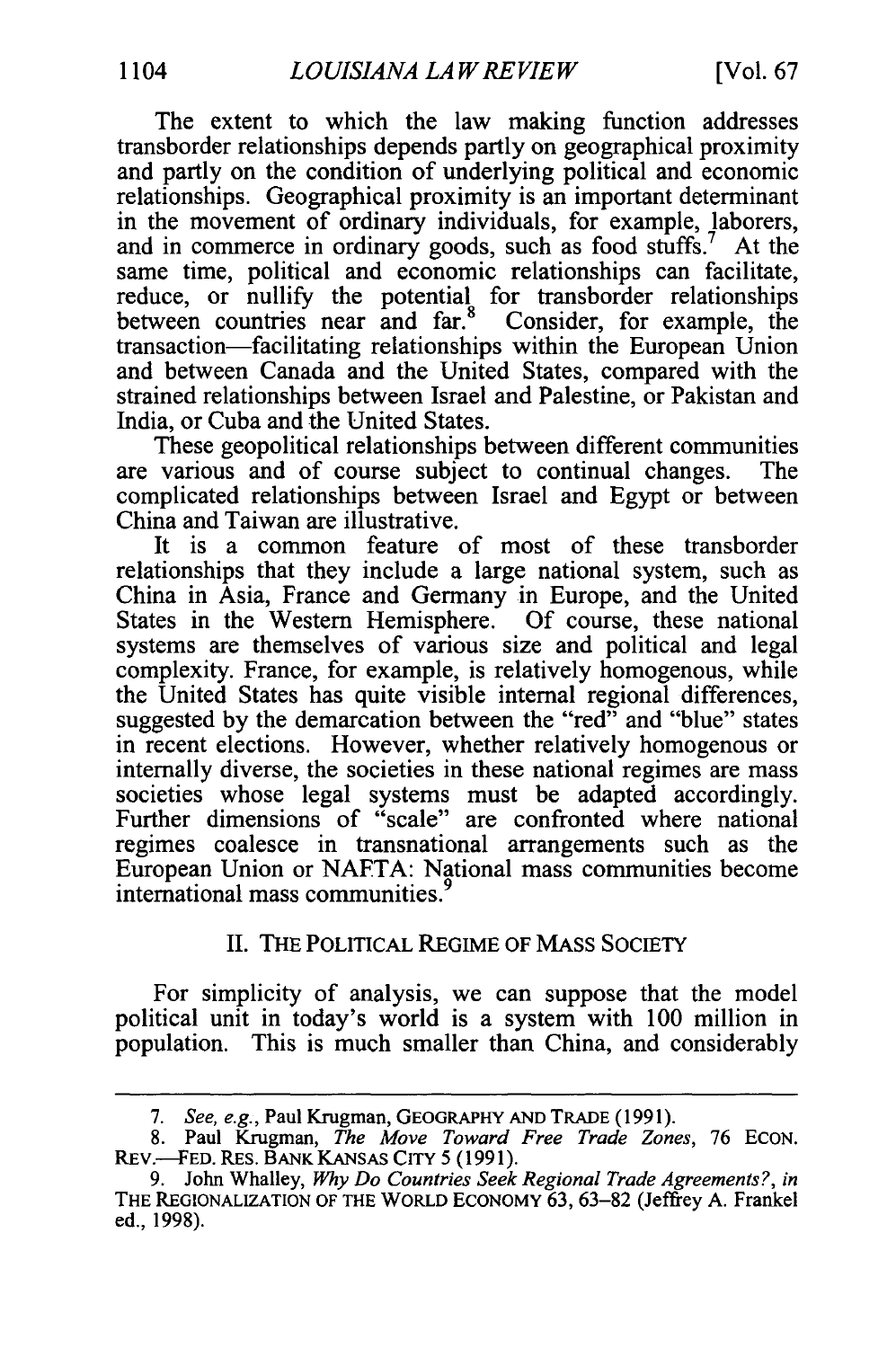smaller than Europe and the United States, but it is about the size of Iran, Japan, and Mexico, for example.

A political unit of this population already is in scale a mass society. Certainly it is so compared with the size of the nation states that came into being in Europe three or four hundred years ago, and which have become the prototype of the modern state.<sup>11</sup> Those were political units whose populations were in the model range of ten million or less, most of whom were living in the countryside or in small villages.<sup>12</sup>

Obviously there are many differences between the societies of three hundred years ago and those of today. Differences in communication and transportation are most salient, for example, between horse and buggy and canal barge, on one hand, and highways and airways on the other. However, the differences in scale are themselves of great significance. It is worth considering some of the differences in the tasks of maintaining community and carrying through governance that are implicated by this difference in scale.

One characteristic is urbanization. Most people in mass societies live in cities.<sup>13</sup> Virtually all modern communities are highly urbanized and are becoming more so. It is a universal phenomenon of our era that people on the farm and in the villages leave for the city and indeed for the megalopolis.<sup>14</sup> Cities have their own peculiar legal problems, from crowd control to handling household garbage and other nuisances.

Another characteristic is that most civic, economic, and political functions must respond not merely to occasional demands but to thousands or millions of participants and transactions on a routine basis: food supply and distribution; water and electricity supply; housing; transportation; education; police and other security systems; payment systems, banking and other financial systems; manufacturing services, such as repair or equipment; etc. The unfortunate present situation in Iraq is a vivid illustration of the effects of disrupting these networks.<sup>1</sup>

<sup>10.</sup> Pison, *supra* note 1, at 4.

<sup>11.</sup> David Grigg, **POPULATION.** GROWTH **AND** AGRARIAN CHANGE: AN HISTORICAL PERSPECTIVE 51-63 (1980).

<sup>12.</sup> *Id.* at **61,** tbl. 7.

<sup>13.</sup> United Nations Population Fund, *State of World Population 1996: Changing Places: Population, Development and the Urban Future, Introduction* to Chapter 1 (Alex Marshall ed.), *available at* http://www.unfpa.org/swp/1996/ index.htm.

*<sup>14.</sup> Id.* at **Ch.** 4.

*<sup>15.</sup> Struggling to Pick Up the Pieces,* ECONOMIST.COM/GLOBAL **AGENDA,** Aug. 23, 2005, at 1.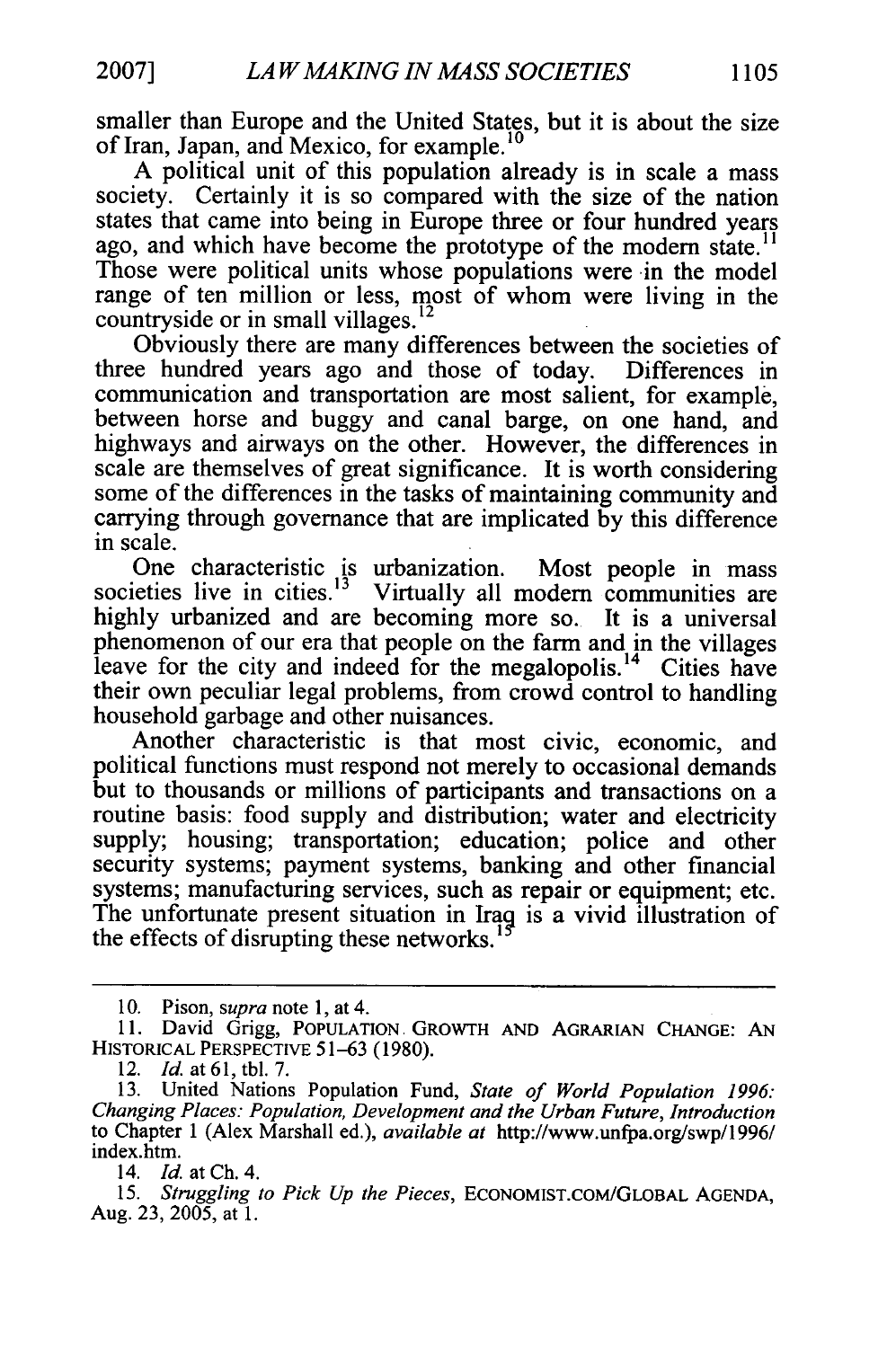A related characteristic is that virtually all of these functions require continual cooperation among a large number of working groups that provide food supply, police, payment systems, etc. The functions are carried out in small enterprises and big businesses and in large and small government offices and bureaus. The peasant behind the plow and the housewife in the cottage are nearly obsolete figures. The epitome of the worker in a modem economy is the salary man, to use the Japanese term; the model residence for the modem worker is a high rise in the city. Both the worker and his or her abode require complex interacting arrangements to keep functioning.

Moreover, in most of these model political units, the members of the population are relatively young and correspondingly "alienated," that is, unstable in their place in society, in their affinities with others, and indeed in their self-identities.<sup>16</sup> They are, understandably, readily influenced by simple ideas that promise remedies for these afflictions-fashions such as consumer goods and services and instant political action. At the same time, some of these societies have to deal with aging populations of people who are also alienated on different terms. The millions of "grey-heads" in Europe and Japan, and many also in the United States, wonder where the good old days have gone, or are in prospect of going, such as their pensions and health benefits.<sup>17</sup>

#### III. BURGEONING OF LEGAL CONTROLS

These and other characteristics of mass society require correspondingly complex mechanisms of coordination. Mechanisms of coordination are of course required even in simple societies, but rural and village societies function primarily on local custom and usage. Mass societies have customs and usages but they also require a much higher quotient of formal legal regulations. Accordingly, mass societies experience an escalation of legal regulations and procedures. **<sup>18</sup>**

The basic mechanisms of social coordination are the market and the government agency. Both markets and government

<sup>16.</sup> *See, e.g., Survey: The Young: Know Future,* 357 THE ECONOMIST **S6** (2001).

<sup>17.</sup> David E. Rosenbaum, *The 1992 Campaign: Polls; Older Americans Are Found More Alienated Than the Young,* N.Y. TIMES, July 8, 1992, at A13; Stephanie Strom, *In Japan, Golden Years Have Lost Their Glow,* N.Y. TIMES, Feb. 16, 2000, at H7; *see also* Bruno Contini & Roberto Leombruni, *From Work to Retirement: A Tale of Bumpy Routes,* 18 REv. POL. ECoN. 359 (2006).

<sup>18.</sup> *See generally* Charles H. Koch, Jr., ADMINISTRATIVE LAW **AND** PRACTICE §§ **1.1-** 1.7 (2d ed. 1997 & Supp. 2006).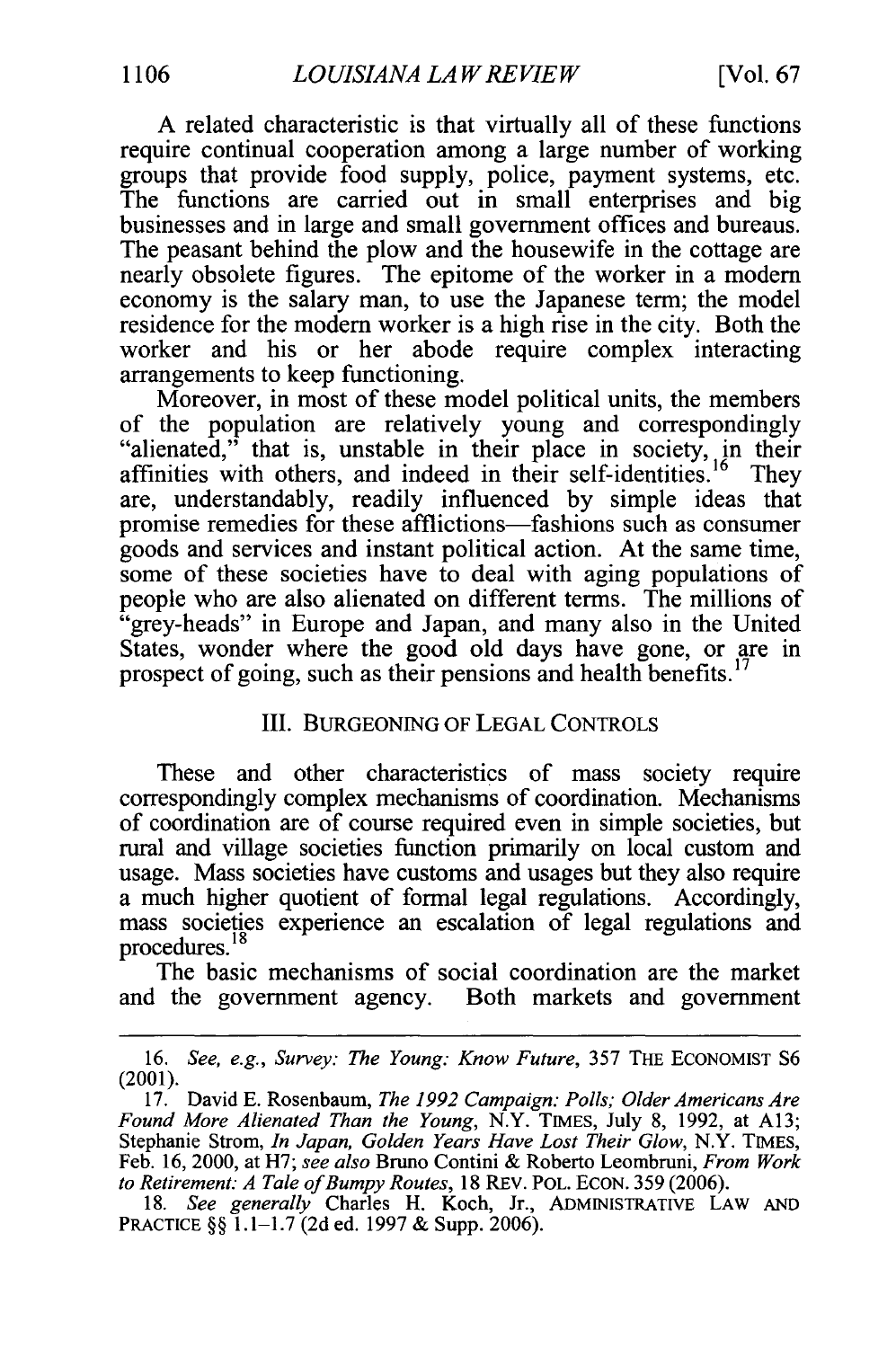agencies operate in terms of legal rules and procedures, including rules of property and contract in market systems and rules of jurisdiction and bureaucratic procedure in operation of government. The law of property and contract in modem society is highly complex. Indeed, there is no longer "a" law of property or contract but several subspecies such as the law of condominiums in property law, consumer transactions in contract law, intellectual property, etc. The law governing government agencies has undergone parallel subdivision. That body of public law formerly was embraced in the concept of administrative law but it has now devolved into agency-specific technicalities.<sup>19</sup> The rules governing civil wrongs—"torts" in common law parlance—have undergone similar proliferation. The general concepts of "reasonable care," "nuisance," and "fiduciary duty" now only introduce the subject. The private law of civil wrongs merges into public law regulatory regimes involving particulars such as speed limits and legal requirements concerning the manufacture and maintenance of products offered in today's mass markets.

The *corpus juris* of every modern society—the complete book of governing regulations-would run to thousands of pages, if indeed such a book could be fully compiled. The sheer volume of regulations required in modern society is an important defining aspect of modern mass justice, but not the only one.

IV. SPECIAL CHARACTERISTICS OF MASS JUSTICE

Analysis of the special characteristics of mass justice can focus on those that appear most significant. These can be identified as follows:

> 1. Political "distance" between legislative policymaking and adjudicative administration of justice;

> 2. Dominance of "technicality" over "morality" in legal rules;

> 3. Estrangement among professional participants in administration of justice;

> 4. Impersonality of the adjudicative process itself, including a tendency to technicality;

> 5. The burden of quantity of caseload on quality of justice; and

6. Statistical dimensions of "justice" in mass justice.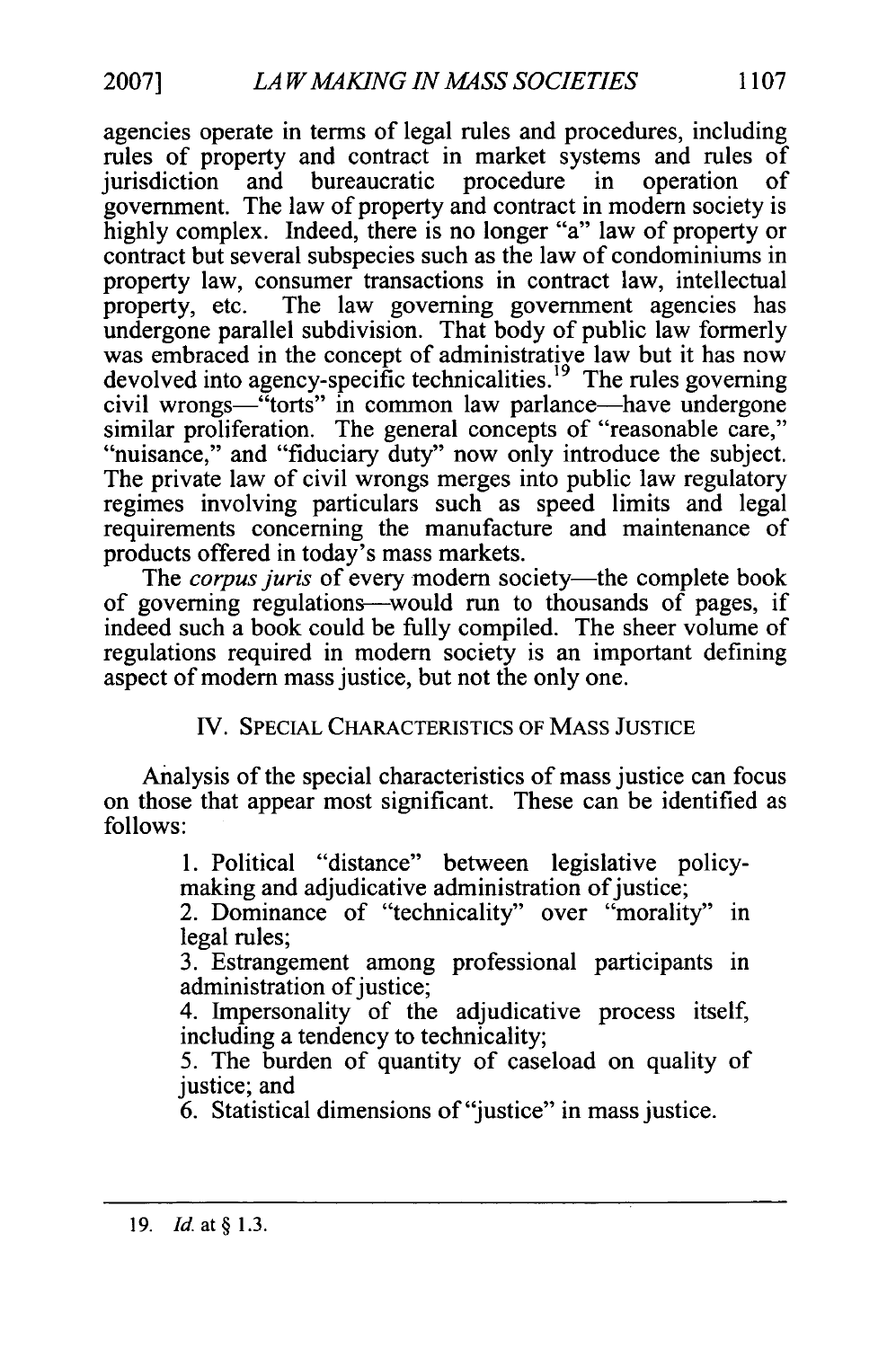Adequately exploring these characteristics is a major undertaking beyond the present occasion, but a brief sketch is possible.

#### *A. Political Distance*

The fundamental constitutional premise of modem democratic regimes is that public policy is made. by a legislative body responsible to the electorate, or at least made under close supervision of such a legislature.<sup>20</sup> However, as the need for legal regulation has expanded quantitatively, the practical capacity of popular legislative participation has correspondingly receded.<br>Regulations increasingly are initiated, formulated, and Regulations increasingly are initiated, formulated, and promulgated by professional officials in bureaucratic agencies. The formulation process involves varying degrees of interaction with representatives of interest groups, which can provide a measure of transparency and accountability to the policy-making involved. However, almost by definition, there is little or no interaction with truly representative spokespersons for the average citizen.

The result is a gap, often a chasm, between the content of policy and the constitutional basis of policy-making authority. The discrepancy has been widely deplored, for example in the European Union where the machinations of "Brussels bureaucrats" are complained of, and in the United States, where the culprits are the "Beltway bandits."<sup>21</sup> But the phenomenon is ubiquitous and the remedies not obvious, perhaps nonexistent. However, the result is a diminution of legitimacy at the policy level. The diminished legitimacy is felt through the system down to the level of adjudications.

#### *B. Technicality over Morality*

Modem legislation, especially regulations generated in the administrative bureaucracies, is the product of more or less wellinformed analysis of the circumstances in which regulations are to be applied.<sup>22</sup> Regulatory language is crafted to balance competing value considerations and interest group demands, typically with elaborate qualifications and exceptions. The aim, understandable

<sup>20.</sup> Robert A. Dahl, DEMOCRACY AND ITS CRITICS 232-33 (1989).

<sup>21.</sup> Tim Shipman, *New Map of Britain That Makes Kent Part of France... and It's a German Idea,* DAILY MAIL, Sept. 4, 2006, at 10; *It's Corruption, Stupid; After Jack Abramoff,* THE ECONOMIST, Jan. 7, 2006, at 13.

<sup>22.</sup> Koch, *supra* note 18, at § 4.10.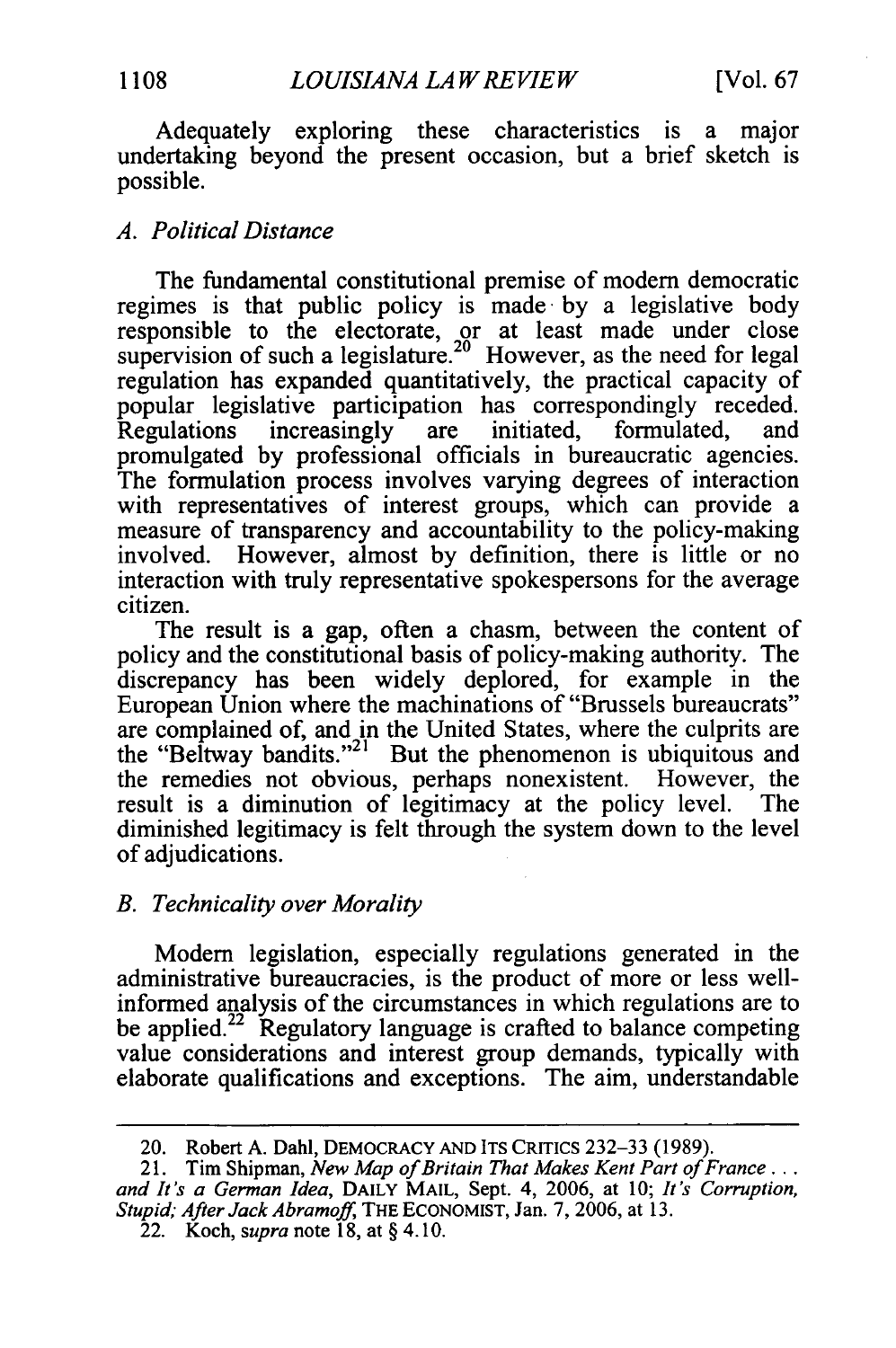and commendable, is to strike an acceptable balance among rhetorical objectives that are functionally incompatible and to avoid unintended consequences. However, the result is also regulation often lacking much moral force. The ancient concept of obligation to obey the spirit of the law and not merely its letter is increasingly incoherent.<sup>23</sup>

#### *C. Estrangement of the Professionals*

The devolution of law into specialized subfields entails specialization of the professionals involved, among judges and other judicial officers, among the practicing legal profession, and among the academic commentators and critics. That specialization in turn results in estrangement between the subfield specialists. Adjudication at the first instance level is apportioned to specialized tribunals, such as labor courts, commercial courts, family courts, social welfare bureaus, etc. Judges at the appellate level may be similarly specialized or become unavoidably more preoccupied with problems of jurisdiction and procedure. The practicing bar and legal academia have undergone parallel fragmentation. In civil law systems, the traditional separation of the judiciary from the practicing bar perhaps has become greater; in common law systems, the old camaraderie of bench and bar is less intimate. Legal generalists are a dying breed.<sup>24</sup>

#### *D. Impersonality of the Legal Process*

In principle the law should be administered "impersonally" in the sense of being impartial. But it also should be intensely personal in concentrating on the unique features of every case. The classic model is King Solomon sitting as judge in the parental rights case and directly confronting the contending claimants of being mother of the child.<sup>25</sup> For litigants the essence of adjudication is the opportunity to. state their case in their own words to someone who is actually listening. In contrast, justice in mass justice systems is unavoidably routinized, often into stereotyped decision-making. Most cases in mass justice systems are resolved not through adjudication but through negotiation in

<sup>23.</sup> Thomas **0.** McGarity, *Some Thoughts on "Deossifying'" the Rulemaking Process,* 41 DUKE L.J. 1385-86 (1992).

<sup>24.</sup> *See* Geoffrey C. Hazard, Jr., *Changing Structures in the Practice of Law,* 61 LA. L. REV. 167, 167-69 (2000).

<sup>25. 1</sup> *Kings* 3:16-3:28.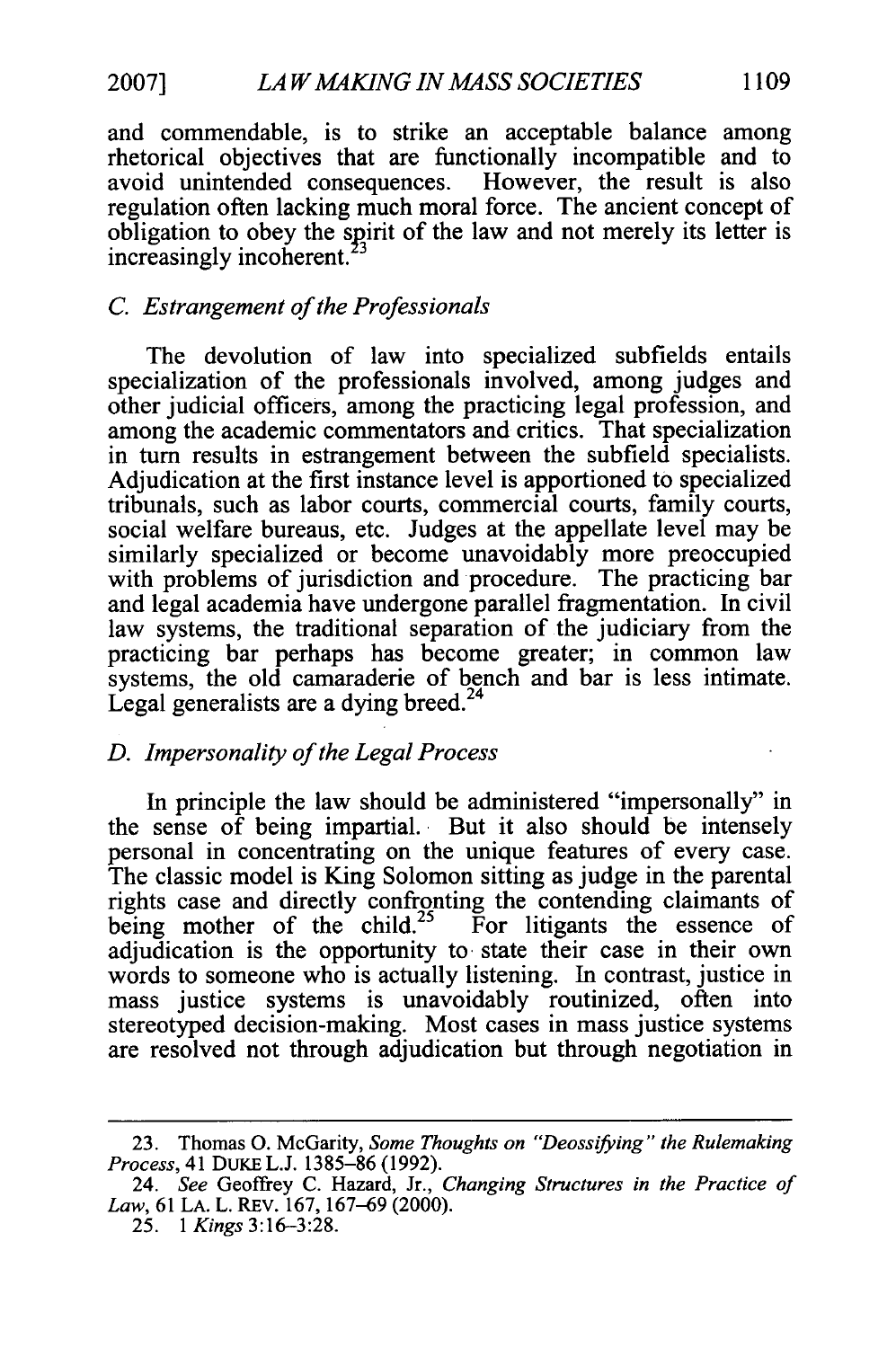which litigants tell their story only to legal counselors or caseworkers, and often only through a written form.

#### *E. Quantity Determines Quality*

The routinization of legal process is the system's necessary adaptation to the burden of volume.26 Many legal systems in the modem era are starved for resources-not enough judges, not enough clerks, even not enough courtrooms. In some systems the delay in the calendar means effectively that all but a few cases will never get to trial. In some systems indefinite postponement is indeed a primary technique of disposition. But even systems that can handle the volumes must deal with the cases through techniques adjusted to sheer volume as such: separation of individual cases into discrete segments, waiting lines, standardized documentation, formulas for dispositions, etc.

A further recourse that legal systems must make is to revise substantive legal standards to accommodate volume. Thus, compensation in industrial accidents is typically resolved by monetary formulas correlated with standardized definitions of injury; custody of children in marital dissolution is typically resolved by formulas correlated to the child's age and the parents' occupational situation; sentencing **of.** convicted offenders is imposed according to prescriptions correlated with categories of offense and offender, etc. These standardizations may make for greater uniformity and therefore equality in disposition. Perhaps more important from the viewpoint of the legal system, however, they permit the cases to be resolved without extended discussionbut also without extended reflection.

#### *F. Statistical Dimensions of "Justice " in Mass Justice*

Intelligently addressing the problems of mass justice requires thinking of legal problems in statistical terms, as Justice Oliver Wendell Holmes implied over a century ago.<sup>28</sup> Statistical thinking simply means giving attention to the number and characteristics of

<sup>26.</sup> *See, e.g.,* Christopher F. Carlton, *The Grinding Wheel of Justice Needs Some Grease: Designing the Federal Courts of the Twenty-First Century, 6* KAN. J.L. & PUB. POL'Y 1 (1997).

<sup>27.</sup> *See id.*

<sup>28.</sup> Oliver Wendell Holmes, Supreme Judicial Court of Massachusetts, The Path of the Law, Address at the Dedication of New Hall of the Boston University School of Law (Jan. 8, 1897), *in* 10 HARv. L. REv. 457, 469 (1897) (asserting that "the man of the future is the man of statistics and the master of economics").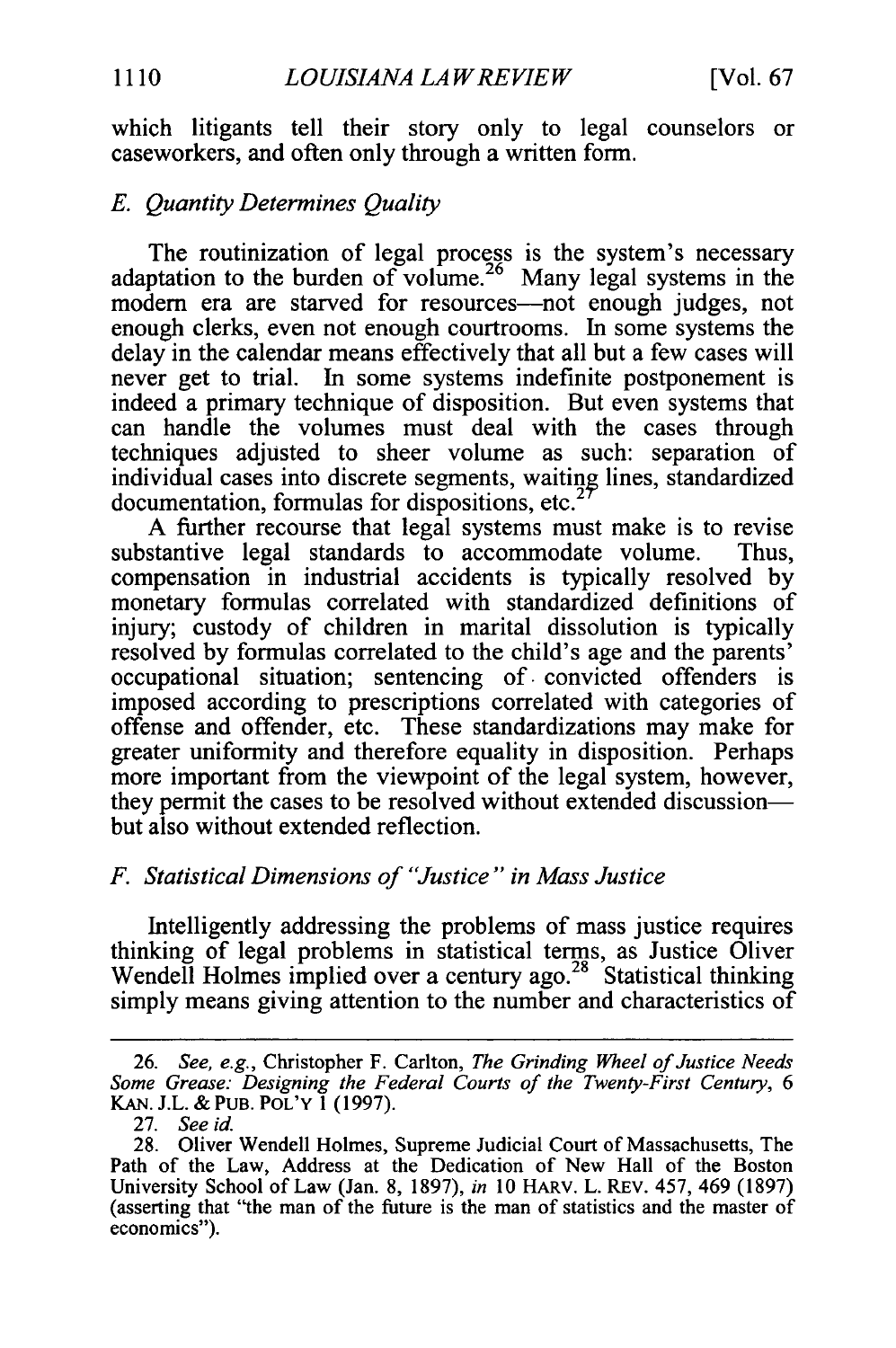the type of legal case under consideration. It is contrasted with giving attention to the characteristics of an individual case. Statistical thinking is in tension, perhaps contradiction, with classic modes of legal thought in both common law and civil law traditions.

The tension between the common law case method and statistics is perhaps obvious. The model of the common law method is that of a judge deciding an individual case in the light of precedent. Legal pronouncements in the common law method come in specific formulations, tied to specific facts. The method impliedly excludes the legal generalizations of legislation, and its focus on specific instances excludes explicit consideration of a panorama of eventualities. The implicit premise is that wise judges can draw upon wisdom of previous wise judges and on their experience in life to deal serially with "cases of trouble."<sup>29</sup> A more deeply buried premise is that the judges' sense of justice and education in law adequately reflect community sentiment of the relevant political community. A still more deeply buried premise is that community life can in the meantime proceed satisfactorily, the future taking care of itself.

Legal pronouncement in the common law case method is in very realistic individualistic terms: The facts of the case directly confront the decision-makers. However, it is anti-quantitative and its logic is inductive, with the major premise often being only implicit or incompletely articulated. The picture of larger reality is obscure, being envisioned if at all only in the minds of the judges, advocates, and other professional participants.

Legislation in the common law system is essentially curative, cleaning up and restating the accumulation of particular decisions. Only in this retrospective posture are the broader quantitative dimensions taken into account.

The civil law system formally proceeds in the opposite logical The civil law system formally proceeds in the opposite logical<br>direction, beginning with general legislative prescriptions.<sup>30</sup> Conventionally, the civil law ignores the fact that its original form, the Justinian Code, was synthesized from case law, and that its generalities should be interpreted in that light. In civil law theory, complete meaning can be extracted from the language of the rules. Discernment of meaning may not be problematic in clear cases, but it may not be recognized that the concept of a clear case is itself problematic. Legal concepts such as "reasonable care," "fair

<sup>29.</sup> Karl N. Llewellyn & E. Adamson Hoebel, THE **CHEYENNE** WAY viii (1941).

<sup>30.</sup> See John Henry Merryman, THE CIVIL LAW TRADITION 40-49 (1969).